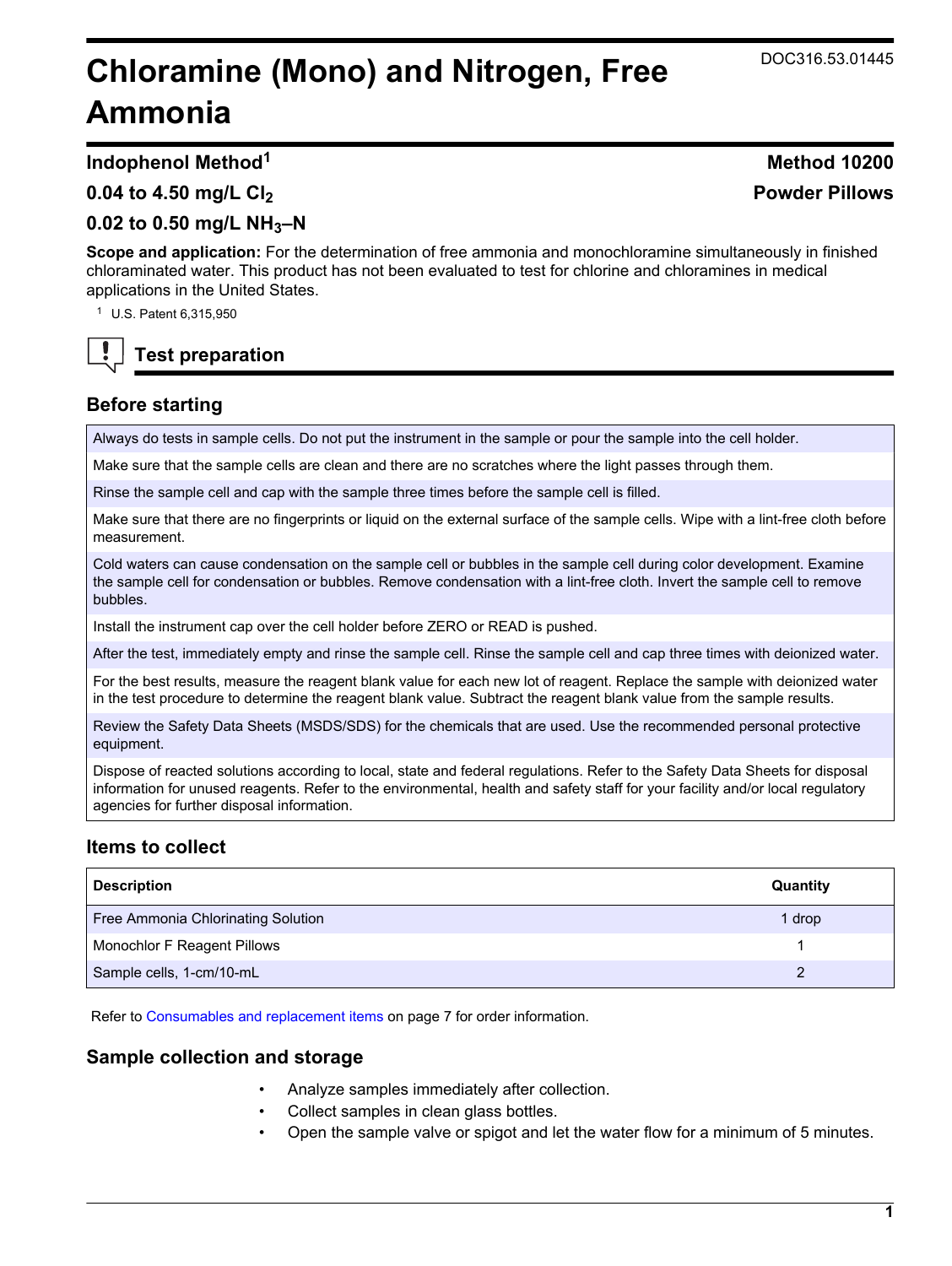• Rinse the sample bottle several times with the sample and let the sample overflow each time, then cap the container so that there is no head space (air) above the sample.

## **Powder pillow procedure**



**1.** Set the instrument to monochloramine  $(Cl<sub>2</sub>)$ . For DR300, push the up arrow button. For PCII, push the menu button, checkmark button, then the menu button again.



**2.** Fill two sample cells to the 10‑mL line with sample. Write **FA** (free ammonia) on one sample cell. Write **M** (monochloramine) on the second sample cell.



**3.** Clean the **monochloramine** sample cell.



**4.** Insert the **monochloramine** sample cell into the cell holder. Point the diamond mark on the sample cell toward the keypad.



**5.** Install the instrument cap over the cell holder.



**6.** Push **ZERO**. The display shows "0.00".



**7.** Remove the sample cell from the cell holder.



**8.** Add **1** drop of Free Ammonia Chlorinating Solution to the **free ammonia** sample cell. Close the reagent bottle to keep the reagent stable.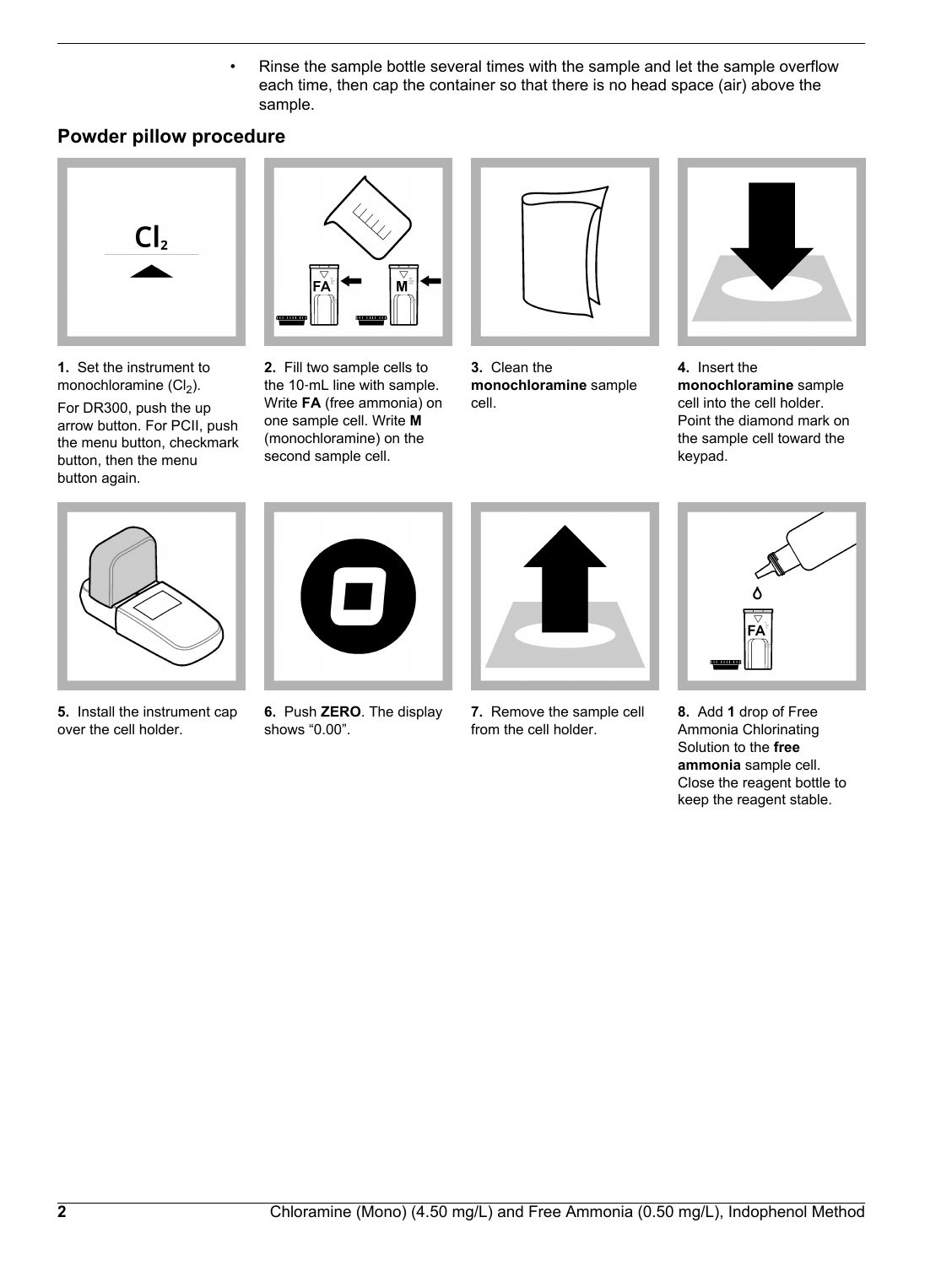

**9.** Close the **free ammonia** sample cell. Invert the sample cell to mix the reagent for 15 seconds.



**10.** Set and start a timer for 1 minute. A 1‑minute reaction time starts. If the sample pH is more than 9.5, increase the reaction time to 2 minutes. If the sample becomes cloudy by the end of the reaction period, pretreat the sample and start over. Refer to [Interferences](#page-3-0) on page 4.



**11.** Add the content of one Monochlor F Reagent Powder Pillow to each sample cell.



**12.** Put the stoppers on the sample cells. Shake the sample cells for about **20 seconds** to dissolve the reagent. A green color will show if

monochloramine or free ammonia is in the sample.



**13.** Set and start a timer for 5 minutes. A 5‑minute reaction time starts.

For samples colder than 18 °C, refer to [Table 1](#page-3-0) on page 4.



**14.** When the timer expires, clean the **monochloramine** sample cell.

Make sure that there are no air bubbles in the sample cell after the reaction. If there are bubbles, invert the sample cell to remove the bubbles.



**15.** Insert the **monochloramine** sample cell into the cell holder. Point the diamond mark on the sample cell toward the keypad.



**16.** Install the instrument cap over the cell holder.



**17.** Push **READ**. Results show in mg/L monochloramine (as  $Cl<sub>2</sub>$ ).



**18.** Set the instrument to free ammonia ( $NH<sub>3</sub>-N$ ).

For DR300, push the up arrow button. For PCII, push the menu button, checkmark button, then the menu button again.



**19.** Leave the **monochloramine** sample cell in the cell holder. Push **ZERO**. The display shows "0.00".



**20.** Remove the sample cell from the cell holder.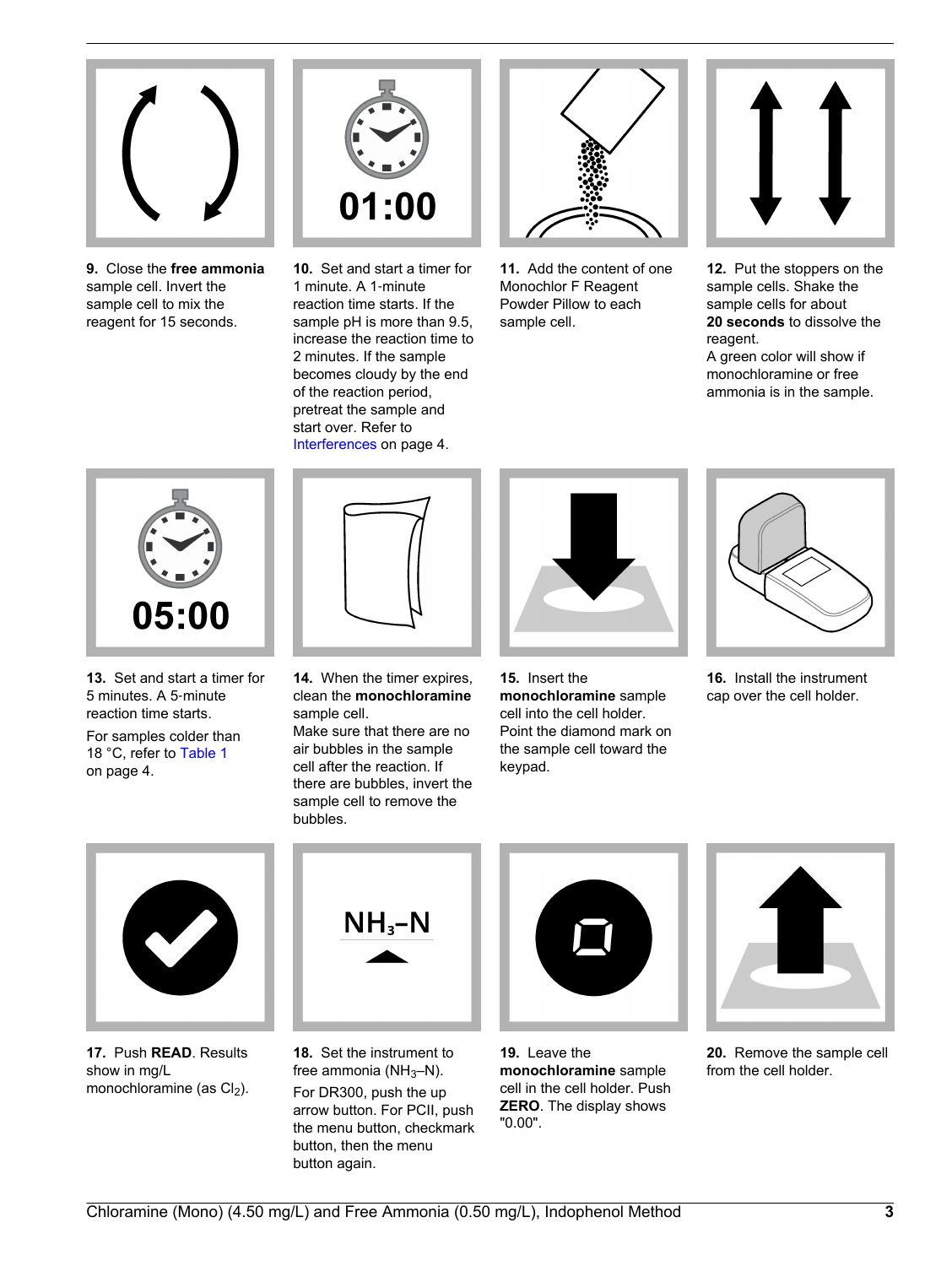<span id="page-3-0"></span>

**21.** Clean the **free ammonia** sample cell. Make sure that there are no air bubbles in the sample cell after the reaction. If there are bubbles, invert the sample cell to remove the bubbles.

**22.** Insert the **free ammonia** sample cell into the cell holder. Point the diamond mark on the sample cell toward the keypad.



**23.** Push **READ**. Results show in mg/L free ammonia as nitrogen  $(NH_3-N)$ .

## **Color development time**

Test results are strongly influenced by the sample temperature. The reaction times in the procedure are for samples at 18–20 ºC (64–68 ºF). Adjust the reaction times for the sample temperature as shown in Table 1. The color is stable for a maximum of 15 minutes after the specified development time.

| Sample temperature (°C) | Sample temperature (°F) | <b>Development time (minutes)</b> |
|-------------------------|-------------------------|-----------------------------------|
| 5                       | 41                      | 10                                |
| 7                       | 45                      | 9                                 |
| 9                       | 47                      | 8                                 |
| $10$                    | 50                      | 8                                 |
| 12                      | 54                      | 7                                 |
| 14                      | 57                      | $\overline{7}$                    |
| 16                      | 61                      | 6                                 |
| 18                      | 64                      | 5                                 |
| 20                      | 68                      | 5                                 |
| 23                      | 73                      | 2.5                               |
| 25                      | 77                      | 2                                 |
| $>25$                   | $>77$                   | $\overline{2}$                    |

#### **Table 1 Color development time**

#### **Interferences**

This method is intended for finished, chloraminated drinking water samples that have a measurable combined (total) chlorine disinfectant residual. Samples that do not have a disinfectant residual and samples that have a chlorine demand can cause low ammonia test results. Blanks and ammonia standards that are analyzed without a disinfectant residual must be prepared with high quality, reagent grade water.

The substances that are shown in [Table 2](#page-4-0) do not interfere in the free ammonia determination at or below the given concentration.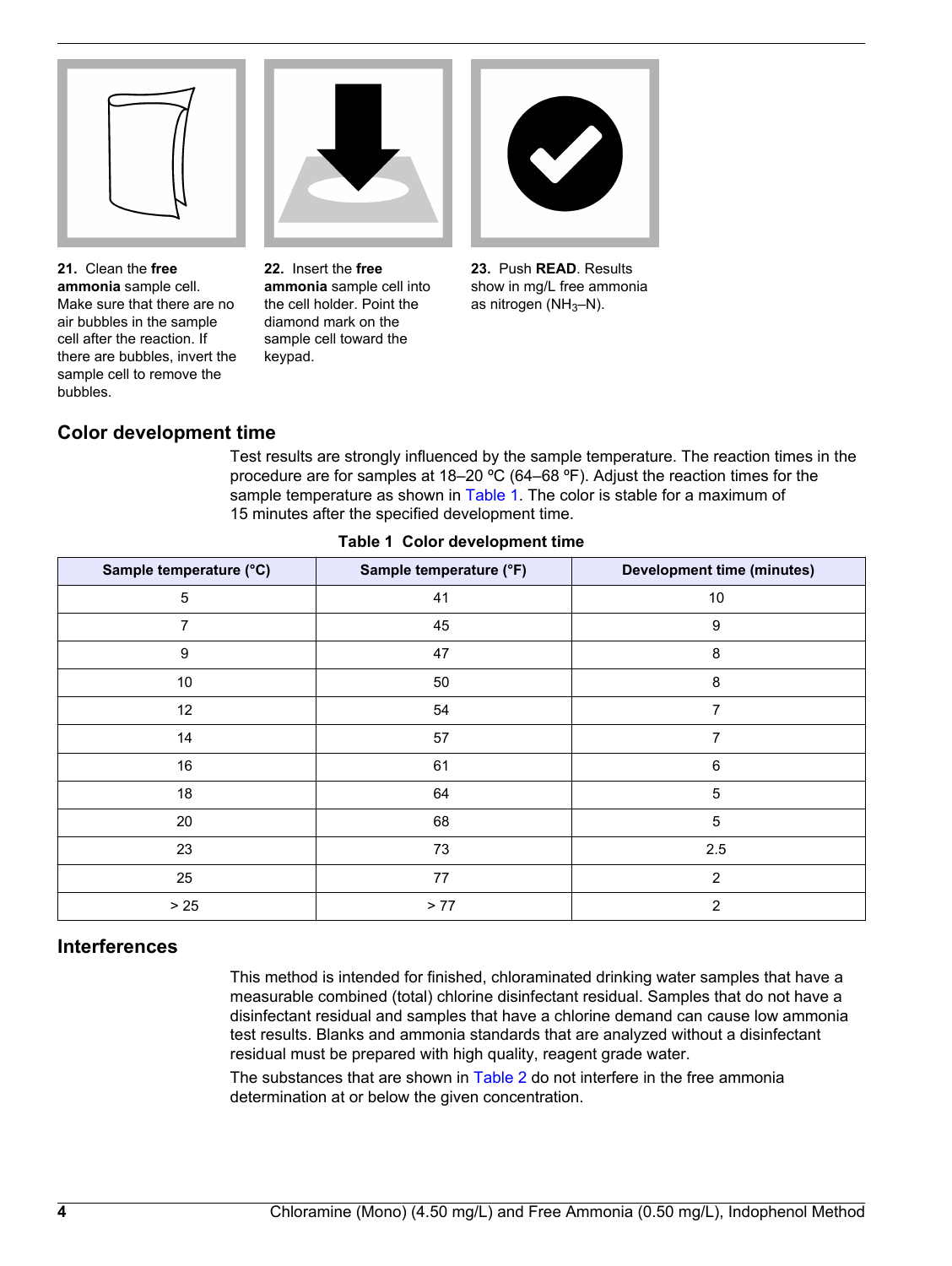#### **Table 2 Non-interfering substances**

<span id="page-4-0"></span>

| <b>Substance</b>        | <b>Maximum level tested</b> |
|-------------------------|-----------------------------|
| $\mathsf{Al}$           | $0.2$ mg/L                  |
| $Cl^-$                  | 1200 mg/L                   |
| Cu                      | 1 mg/L                      |
| Fe                      | $0.3$ mg/L                  |
| Mn                      | 0.05 mg/L                   |
| $NO3 - N$               | 10 mg/L                     |
| $NO2$ -N                | $1$ mg/L                    |
| $PO_{4}^{3-}$           | 70 mg/L                     |
| SiO <sub>2</sub>        | 100 mg/L                    |
| $\frac{1}{SO_4{}^{2-}}$ | 1600 mg/L                   |
| Zn                      | 5 mg/L                      |

Samples that contain high levels of both total hardness and alkalinity may become cloudy after the addition of the Free Ammonia Chlorinating Solution. If this occurs by the end of the first reaction period, the sample for Free Ammonia measurement must be pretreated as follows:

- **1.** Measure 10 mL of sample into the sample cell for Free Ammonia.
- **2.** Add the contents of one Hardness Treatment Reagent Powder Pillow to the sample.
- **3.** Tighten the cap on the sample cell and invert until the reagent is dissolved.
- **4.** Remove the cap.
- **5.** Use the pretreated sample in the test procedure for the Free Ammonia sample.

For samples with a pH less than 8, monochloramine may not form after Free Ammonia Chlorinating Solution is added. If this occurs, add one drop of 1 N Sodium Hydroxide Standard Solution to the sample before Free Ammonia Chlorinating Solution is added. The addition of Sodium Hydroxide Standard Solution increases the pH to appropriate levels to form monochloramine.

*Note: The sample for Monochloramine measurement does not need pretreatment.*

## **Accuracy check**

#### **Standard solution method**

Items to collect:

- Buffer Powder Pillow, pH 8.3
- Nitrogen, Ammonia Standard Solution, 100 mg/L as NH3–N
- Chlorine Solution Ampules, 50–70 mg/L
- 100-mL Class A volumetric flask
- 50-mL graduated cylinder
- Pipet, TenSette®, 0.1–1.0 mL and tips
- Pipets, Volumetric, 2 mL Class A and Mohr, 5 mL
- Pipet bulb
- Organic-free water
- **1.** Prepare a 4.5-mg/L (as Cl<sub>2</sub>) monochloramine standard immediately before use as follows.
	- **a.** Add the contents of one Buffer Powder Pillow, pH 8.3 to approximately 50 mL of organic-free water in a clean 100-mL Class A volumetric flask. Swirl to dissolve the powder.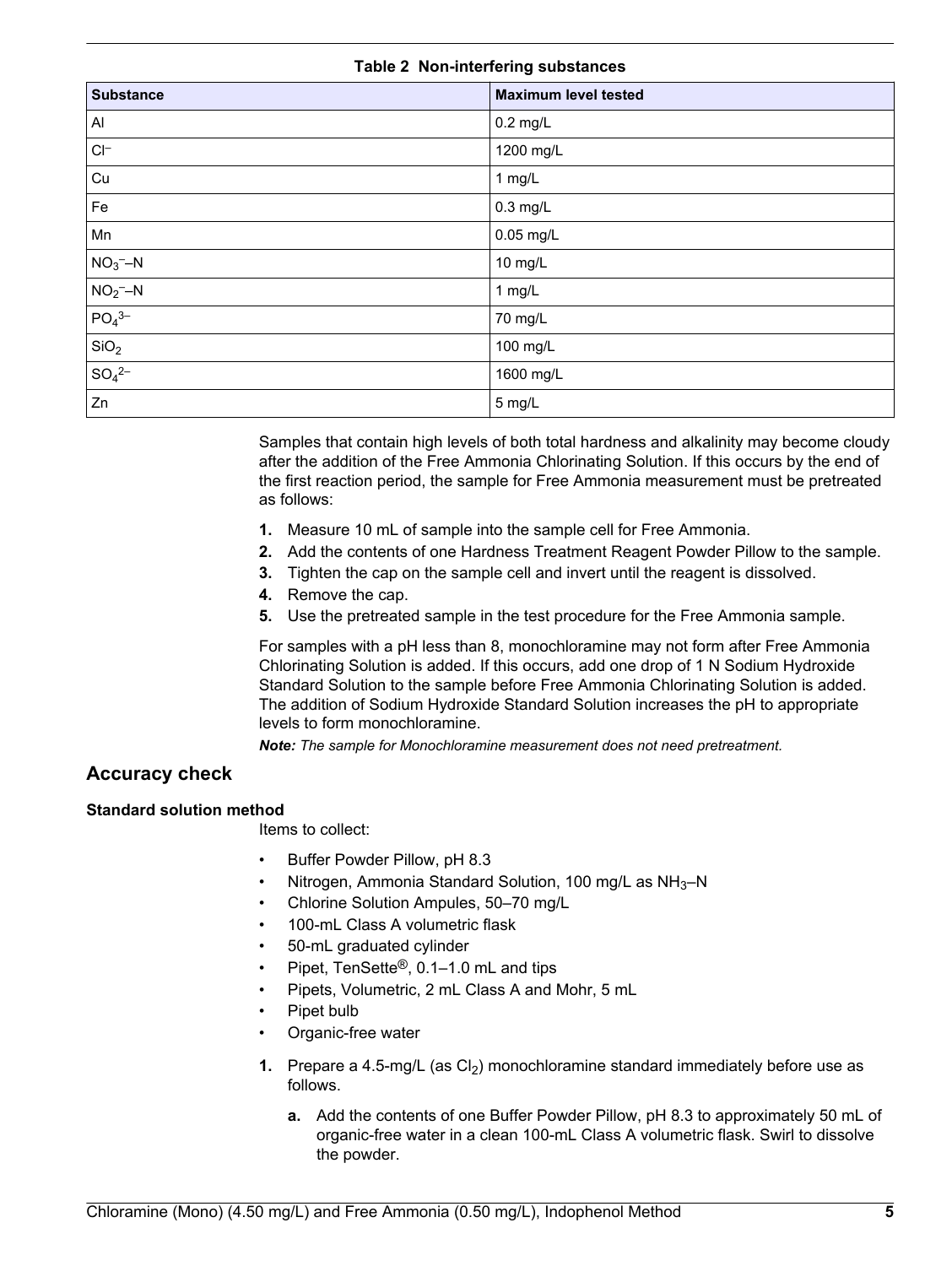- **b.** Use a Class A volumetric pipet to add 2.00 mL of Nitrogen, Ammonia Standard Solution, 100 mg/L as  $NH<sub>3</sub>$ –N into the flask.
- **c.** Dilute to the mark with organic-free water. Mix well. This is a 2.00-mg/L buffered ammonia standard.
- **d.** Use a graduated cylinder to add 50.00 mL of the buffered ammonia standard into a clean 100-mL beaker. Add a stir bar.
- **e.** Find the exact concentration of the Chlorine Solution Ampules, 50–70 mg/L from the label on the package.
- **f.** Calculate the volume of the Chlorine Solution to add to the ammonia standard: mL chlorine solution required = 455/(free chlorine concentration).
- **g.** Open an ampule and use a glass Mohr pipet to add the calculated amount of Chlorine Solution slowly to the ammonia standard in the beaker. Keep the beaker on a stir-plate at medium speed during the chlorine addition.
- **h.** Stir the monochloramine solution for 1 minute after the Chlorine Solution addition is complete.
- **i.** Quantitatively transfer the monochloramine solution to a clean 100-mL Class A volumetric flask. Dilute to the mark with organic-free water and mix well. This is a nominal 4.5-mg/L (as  $Cl<sub>2</sub>$ ) monochloramine standard.
- **2.** Use this standard within 1 hour of preparation. Use the test procedure to measure the concentration of the monochloramine standard solution.
- **3.** Compare the expected result to the actual result.

*Note: The factory calibration can be adjusted slightly with the standard calibration adjust option so that the instrument shows the expected value of the standard solution. The adjusted calibration is then used for all test results. This adjustment can increase the test accuracy when there are small variations in the reagents or instruments.*

#### **Standard additions method**

Use the standard additions method to validate the test procedure, reagents and instrument and to find if there is an interference in the sample. Items to collect:

- Ammonium Nitrogen Standard Solution, 10 mg/L NH<sub>3</sub>-N
- 50-mL mixing cylinders (3)
- Pipet, TenSette®, 0.1–1.0 mL and tips
- **1.** Prepare three spiked samples: use the TenSette pipet to add 0.3 mL, 0.6 mL and 1.0 mL of the standard solution, respectively, to three 50-mL portions of fresh sample. Mix well.
- **2.** Use the test procedure to measure the concentration of each of the spiked samples. Start with the smallest sample spike. Measure each of the spiked samples in the instrument.
- **3.** Compare the expected result to the actual result. The ammonia nitrogen concentration should increase 0.02 mg/L for each 0.1 mL of standard added.

#### **Standard solution method**

Use the standard solution method to validate the test procedure, the reagents and the instrument.

Items to collect:

- Ammonium Nitrogen Standard Solution, 10 mg/L NH3–N
- 100-mL plastic volumetric flask with stopper, Class A
- 2-mL volumetric pipet, Class A and pipet filler
- Deionized water—must be free of ammonia, chlorine and chlorine demand, for example 18 MΩ-cm water from a deionizer system.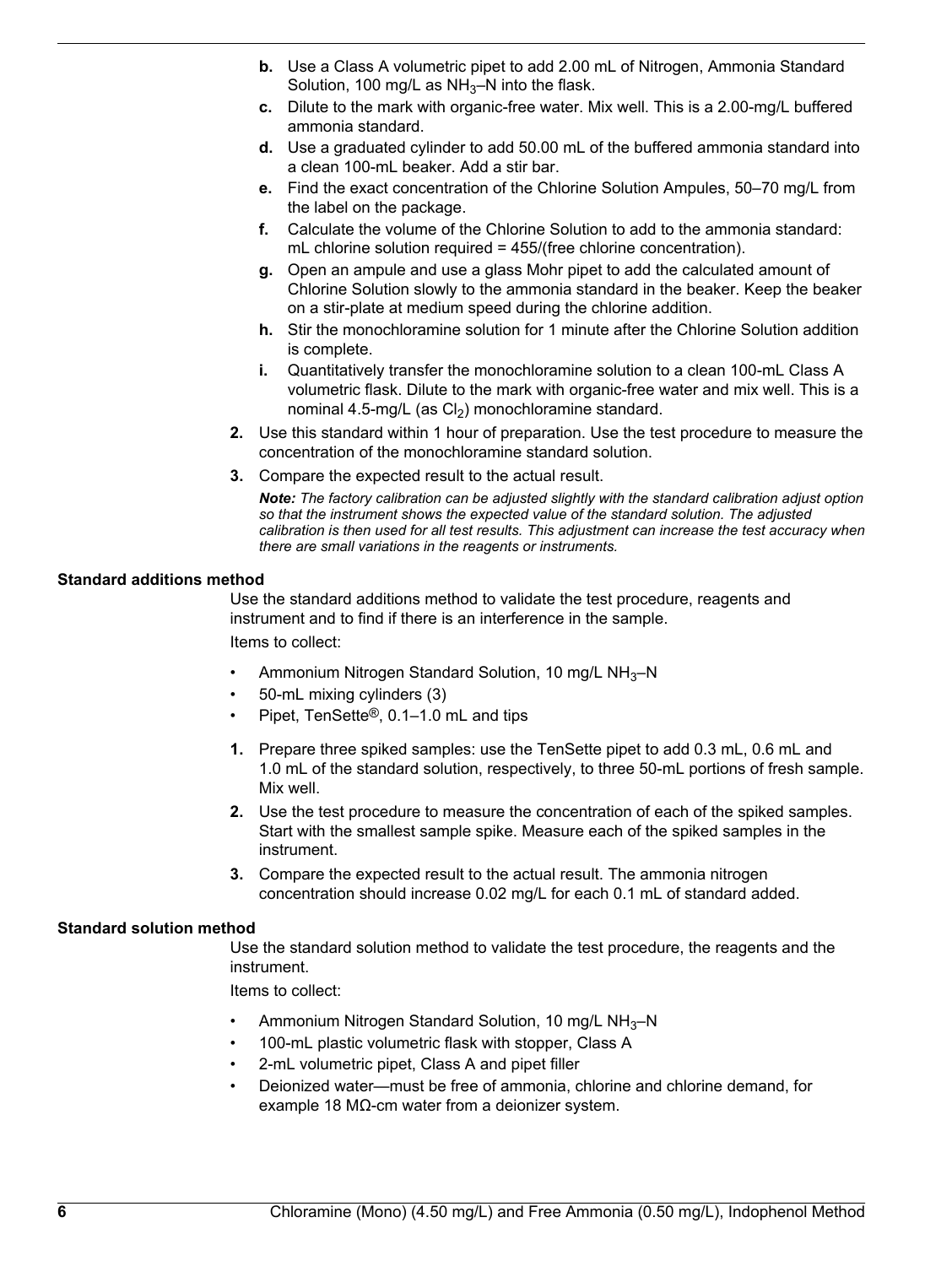- <span id="page-6-0"></span>**1.** Prepare a 0.20 mg/L ammonia nitrogen standard solution as follows:
	- **a.** Use a pipet to add 2.00 mL of 10 mg/L ammonia nitrogen standard solution into the volumetric flask. *(Alternate preparation: add 0.4 mL of a 50 mg/L ammonia nitrogen standard solution to the volumetric flask.)*
	- **b.** Dilute to the mark with deionized water. Mix well. Prepare this solution daily.
- **2.** Use the test procedure to measure the concentration of the prepared standard solution.
- **3.** Compare the expected result to the actual result.

*Note: The factory calibration can be adjusted slightly with the standard calibration adjust option so that the instrument shows the expected value of the standard solution. The adjusted calibration is then used for all test results. This adjustment can increase the test accuracy when there are small variations in the reagents or instruments.*

## **Method performance**

The method performance data that follows was derived from laboratory tests that were measured on a DR300 and a Pocket Colorimeter II during ideal test conditions. Users can get different results under different test conditions.

| <b>Precision (95% confidence interval)</b>                             |  |
|------------------------------------------------------------------------|--|
| Standard deviation of $\pm$ 0.005 mg/L NH <sub>3</sub> -N <sup>1</sup> |  |

## **Summary of method**

Monochloramine (NH<sub>2</sub>Cl) and free ammonia (NH<sub>3</sub> and NH<sub>4</sub><sup>+</sup>) can exist in the same water sample. Added hypochlorite combines with free ammonia in the sample to form more monochloramine. In the presence of a cyanoferrate catalyst, monochloramine in the sample reacts with a substituted phenol to form an intermediate monoimine compound. The intermediate couples with excess substituted phenol to form a green-colored indophenol, which is proportional to the amount of monochloramine present in the sample. Free ammonia is determined by comparing the color intensities, with and without added hypochlorite.

## **Consumables and replacement items**

#### **Required reagents**

| <b>Description</b>                  | <b>Quantity/test</b> | Unit          | Item no. |
|-------------------------------------|----------------------|---------------|----------|
| Free Ammonia Reagent Set, includes: |                      | $50$ /p $kg$  | 2879200  |
| Free Ammonia Chlorinating Solution  | drop                 | 4 mL SCDB     | 2877436  |
| Monochlor F Reagent Pillows         |                      | $100$ /p $kg$ | 2802299  |

#### **Required apparatus**

| <b>Description</b>       | <b>Quantity/test</b> | Unit     | Item no. |
|--------------------------|----------------------|----------|----------|
| Sample cells, 1-cm/10-mL |                      | $2$ /pkg | 4864302  |

#### **Recommended standards and apparatus**

| <b>Description</b>                                             | Unit      | Item no. |
|----------------------------------------------------------------|-----------|----------|
| Buffer Powder Pillows, pH 8.3                                  | $25$ /pkq | 89868    |
| Chlorine Standard Solution, 10-mL Voluette® Ampule, 50-75 mg/L | 16/pkg    | 1426810  |

<sup>&</sup>lt;sup>1</sup> In a single laboratory, using a solution with 1.59 ppm Monochloramine as chlorine and 0.14 ppm free NH<sub>3</sub>-N and one representative lot of reagent was measured nine times with a DR300, a single operator obtained a standard deviation of  $\pm$  0.005 mg/L NH<sub>3</sub>-N for nine replicates.